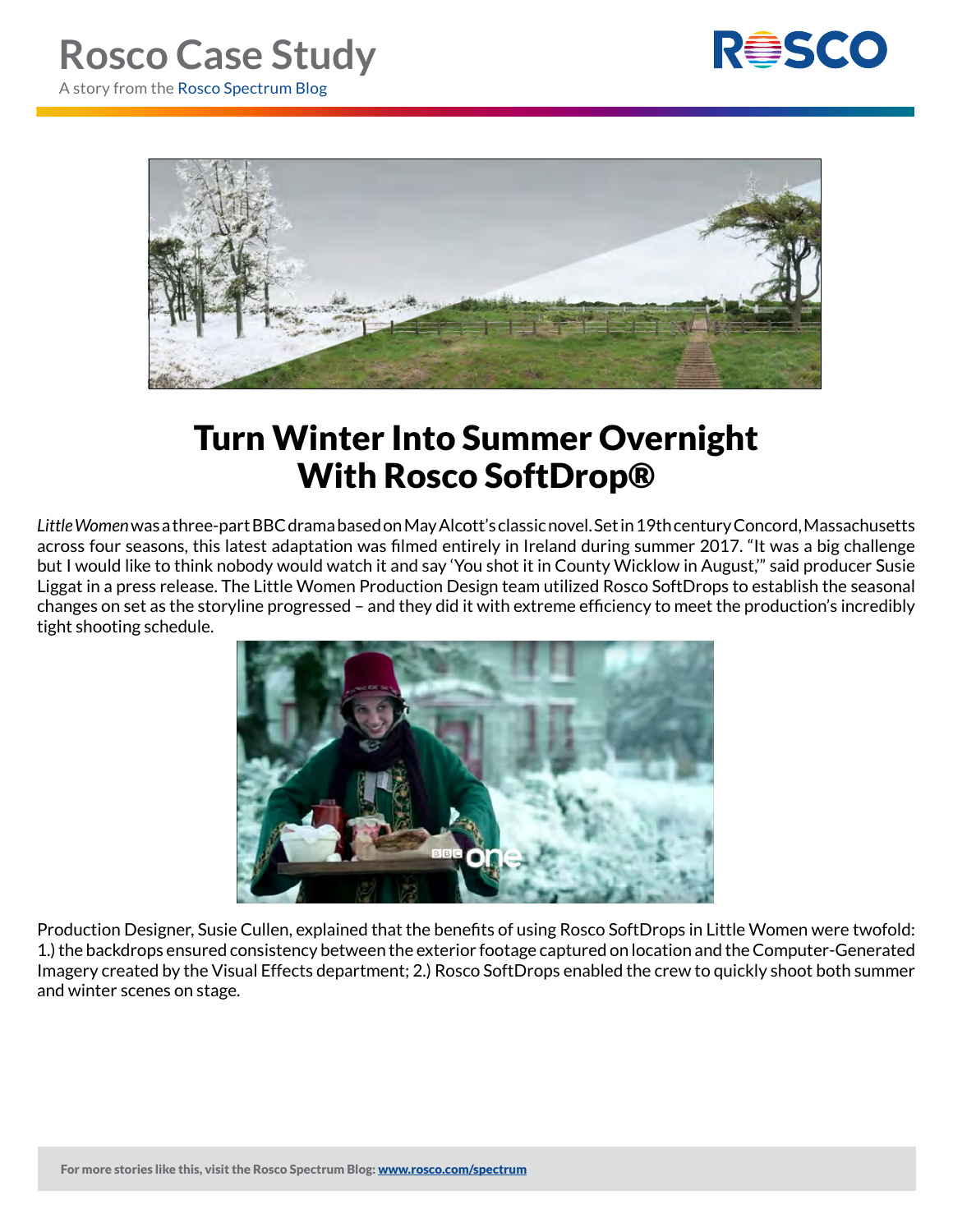## **Establishing Time & Place**



The Little Women production team supplied several photographs that our Rosco Digital Imaging team used to assemble the establishing image for the single-sided, daytime SoftDrop. Because the physical set pieces weren't built in time for the location photo shoot, the VFX team provided RDI with digital elements, such as fences, a bridge, a stone gateway and patches of grass to digitally layer into the original image. Once work on the summer drop was completed, the Rosco Digital Imaging team removed leaves from the trees and added snow to transform the summertime image into the production's winter SoftDrop image.



*Final winter SoftDrop image*

After both summer and winter SoftDrops were printed, additional scenic elements began turning up – either as C.G.I. or as built elements on-location. These elements, which included a small henhouse, a rope swing and some additional trees along the fenceline, were painted directly onto the fabric SoftDrop – a feat not easily achieved with traditional vinyl drops.



*Additional scenic elements were painted onto the SoftDrops once they arrived on set*

According to Cullen, applying paint to the printed SoftDrops did not present any major difficulty once they ensured that the quality of the printed and painted whites of the snow matched. It was also important not to apply too much paint; A.) so they didn't blot out the printed elements, and B.) to avoid activating the flame retardants in the SoftDrop. They achieved the desired effect by using Spray N Go rather than relying on too much brush work – but testing is always recommended before painting too much scenery onto a SoftDrop.